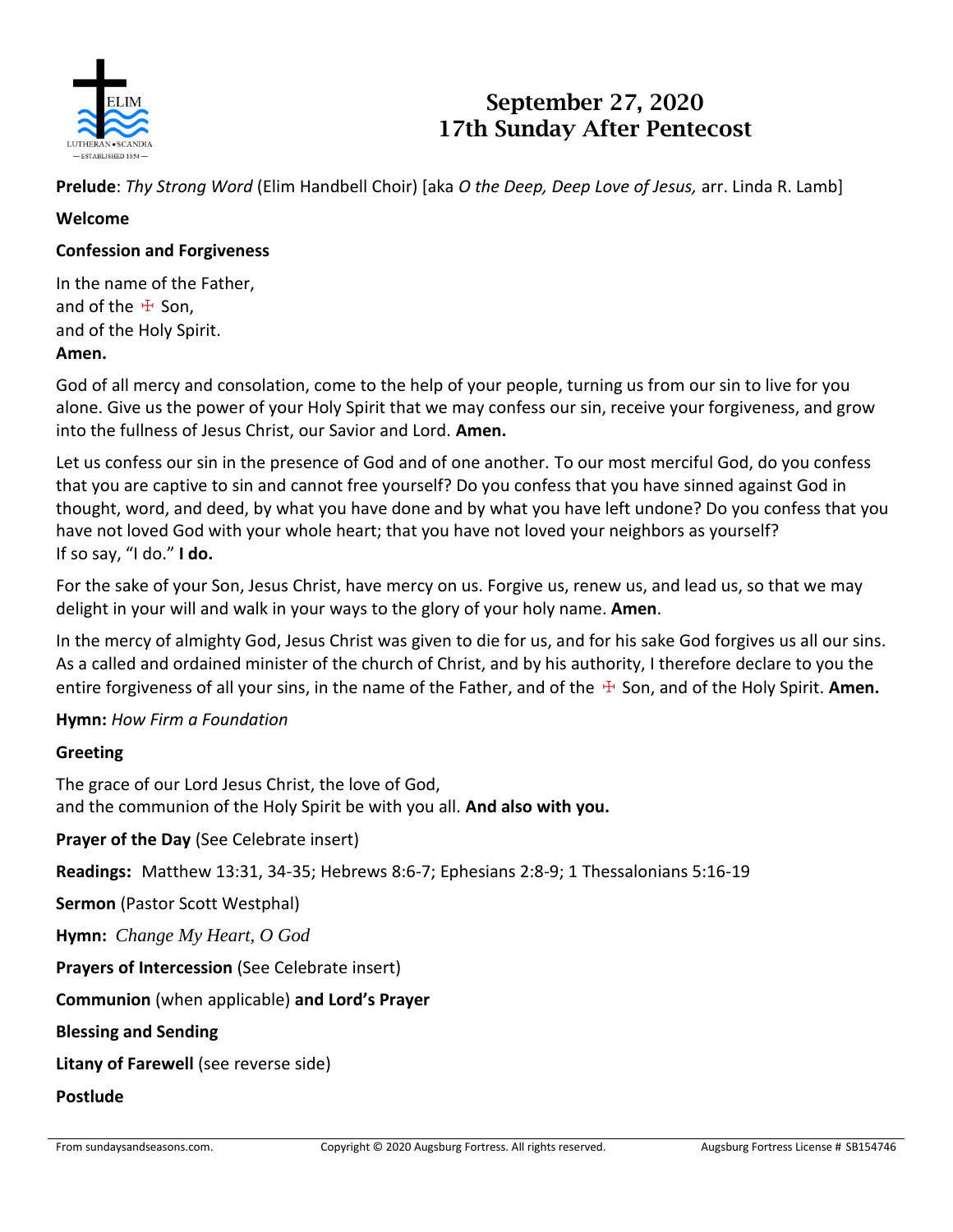#### **Litany of Farewell to Pastor Scott**

#### Council President:

Pastor Scott Westphal, on April 18, 1999, we called you to be our pastor: to proclaim God's Word, to baptize new members into the Church of Jesus Christ, to announce God's forgiveness to us, and to preside at our celebration of the Lord's Supper. With the Gospel you have comforted us in times of sickness and trouble, and at death of our loved ones. Sharing our joys and sorrows, you and your family have been important to our life together in the Church of Jesus Christ and in our service to this community.

You have served our congregation faithfully for 21 years. You are now leaving our midst. As your fellow members of this congregation we wish to honor your ministry among us and bid you farewell and Godspeed in your new endeavor, bringing closure to your ministry at Elim Lutheran Church.

#### Pastor Scott:

I thank, you, the members of Elim Lutheran Church for the love, the kindness, and the support shown to me and my family during my active ministry among you. I ask forgiveness for the ways I have sinned against you. I am grateful for the ways my ministry has been accepted. As I leave, I carry with me all that I have learned here.

#### **Congregation:**

**We receive your thankfulness. We offer you our forgiveness and accept that you now leave to continue your ministry in another capacity. We express our gratitude for your time among us. We ask forgiveness for the ways we have sinned against you. Your influence on our faith and faithfulness will not leave us at your departure.**

#### Pastor Scott:

I forgive you and accept your gratitude trusting that our time together and our parting are pleasing to God.

Do you, members of Elim Lutheran Church release me from my duties as your pastor?

#### **Congregation:**

#### **We do, with God's help.**

Council President:

Do you, Pastor Scott Westphal, release us, Elim Lutheran Church from turning to you and depending on you?

Pastor Scott:

I do, with God's help.

Council President:

Let us pray. God whose everlasting love for all is trustworthy, help each of us to trust the future which rests in your care. The time we were together in your name saw our laughter and tears, our hopes and disappointments. Guide us as we hold these cherished memories. Move us forward in the direction you now call us, until that time to come when we are completely one with you and with each other, through Jesus Christ our Lord. **Amen.**

Council President:

Let us bless the Lord.

#### **Congregation: Thanks be to God.**

Pastor Scott:

The Lord bless us, defend us from evil, and bring us to everlasting life.

**Amen.**